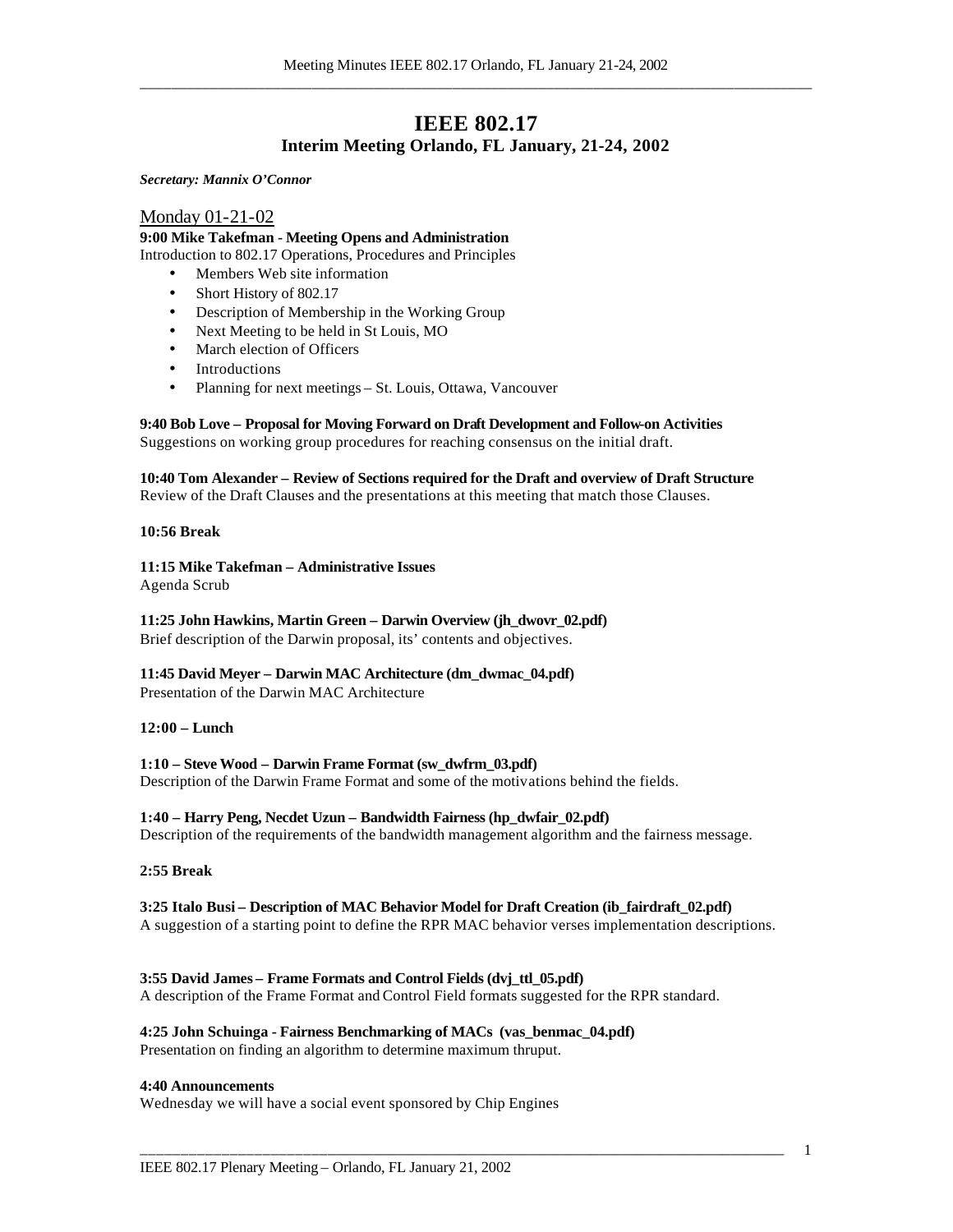On the web there is new zip file with todays update only.

### **Tuesday January 22, 2002**

### **9:00 – Rhett Brikokskis – Physical Layer Presentation (rb\_phy\_02.pdf)**

Description of additional details on PHY layer standard proposal from Gandalf, Aladdin and Darwin

### **9:35 – Harry Peng – Physical Layer Presentation (hp\_phy\_02.pdf)**

Additional description of Physical Layer characteristics and issues associated with reuse of standard PHYs.

#### **9:55 – Italo Busi – Topology and Discovery (ib\_prot\_02.pdf)**

Background and updates to the Aladdin Topology and Discovery mechanism proposed for the draft.

10:45 Break

### **11:00 Jim Kao – Topology Discovery for Darwin (jk\_dwtop\_02.pdf)**

Description of the Topology and Discovery process proposed in the Darwin text.

### **11:20 David James – Topology and Discovery (dvj\_ttl\_05.pdf)**

Topology and Discovery document as presented the DVJ document.

11:45 Lunch

### **1:00 – Tom Alexander – Current State of 802.17 Draft Proposals (ta\_prospstatus\_01.pdf)**

Presentation of proposals for various sections of the initial draft. 43 Proposals across 17 annexes Five major groups Clauses with from 0 to 4

#### **Straw Poll**

How many people are interested in being a clause editor? Result  $= 16$ 

#### **1:15 – Anoop Ghanwani – Use of the Customer ID Field (ag\_cid\_02.pdf)**

Presentation on the importance of the Customer ID field for the RPR standard.

### **1:45 – Bob Castallano – Bridging Requirements (rc\_bridging\_02.pdf)**

Presentation of the methods for enabling bridging on RPR rings.

2:30 Break

### **3:00 David James – TTL Updates and Implementations (dvj\_ttl\_05.pdf)** Proposals on TTL mechanisms and their implications for RPR

# **3:35 Khalid Amer – Simulation Scenarios (Ka\_sim\_01.pdf)**

Simulation scenarios that can be used to test algorithms proposed for the standard.

### **4:15 – Changcheng Huang – HOL Delay Bound for Darwin with 1 TB (ch\_dwhol\_02.pdf)**

Description of the HOL characteristics bounds, values and quidelines for 1 TB implementations

\_\_\_\_\_\_\_\_\_\_\_\_\_\_\_\_\_\_\_\_\_\_\_\_\_\_\_\_\_\_\_\_\_\_\_\_\_\_\_\_\_\_\_\_\_\_\_\_\_\_\_\_\_\_\_\_\_\_\_\_\_\_\_\_\_\_\_\_\_\_\_\_\_\_\_\_\_\_\_\_\_\_

### **4:45 – Leon Bruckman – Darwin OAMP (lb\_dwoam\_02.pdf)**

A description of the OAMP mechanism contained in the Darwin proposal.

#### **5:05 Gal Mor - Darwin Protection (gm\_dwprot\_02.pdf)**

Describes the RPR protection presented in the Darwin draft.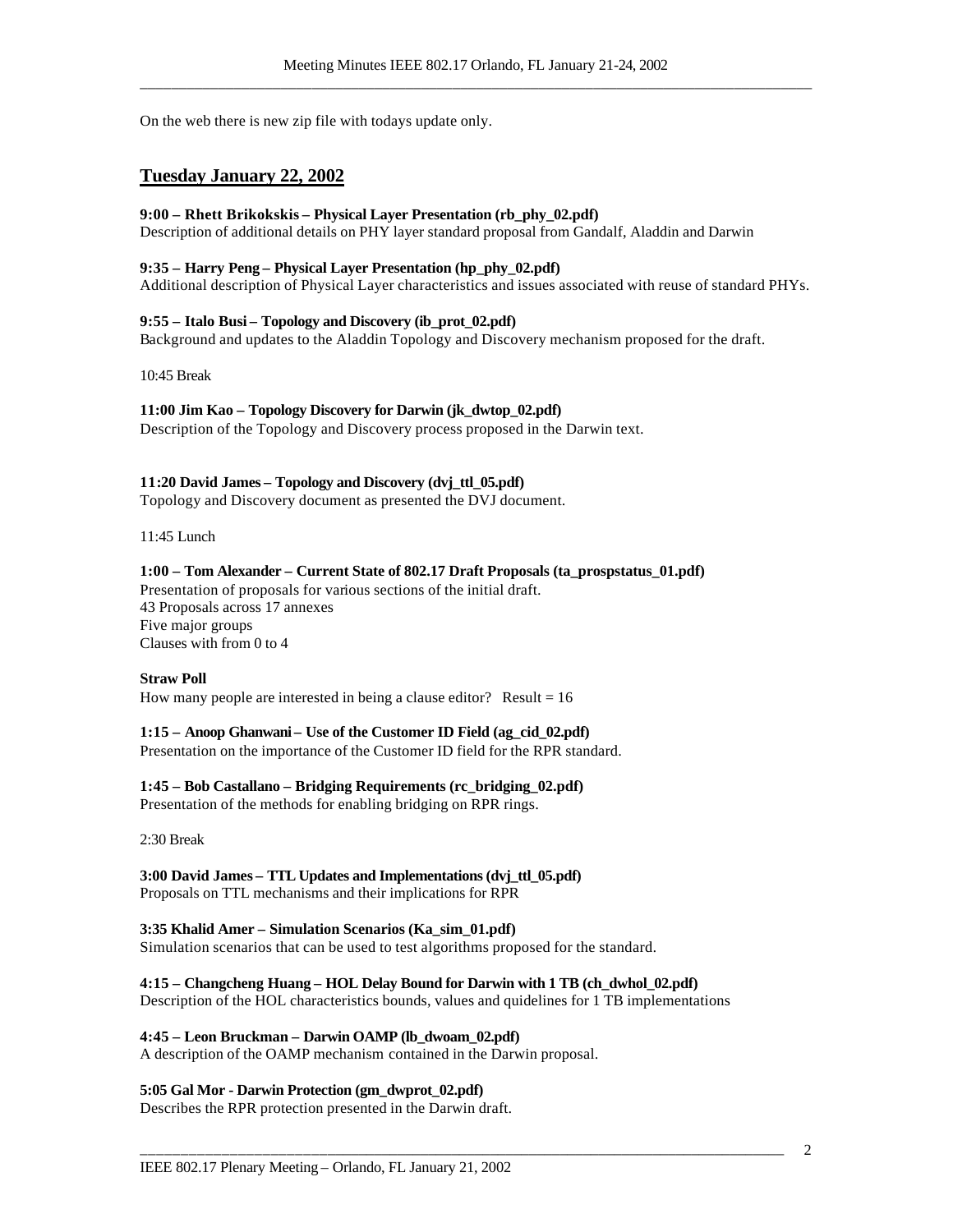### **5:30 Gal Mor – RPR MIB Structure (gm\_mib\_02.pdf)**

A description of structure and relationships of the MIB tables for RPR.

### **5:50 Administration**

Announce social Announce meeting of prospective editors

### **Wednesday January 23, 2002**

**9:00 – Vassan Karighttam Delay and Jitter with Darwin and 2 Transit Buffers (vk\_dwdel\_02.pdf)** Simulation Scenarios and Results for the Darwin (Gandalf) and Aladdin proposals.

### **9:55 – Stein Gjessing - Lessons Learned from Java Simulations (sg\_java\_02.pdf)** Simulations of Rate Control for Medium priority traffic scenarios.

#### **10:35 – Khaled Amer – RPR Performance (ka\_perf\_02.pdf)**

Simulation results for Gandalf and VoQ proposals.

### **11:30 - Joh Schuminga – Cyclic Reservation Beats all MACs (vas\_resmac\_03.pdf, IKN\_ResCycMac\_03.pdf)**

A description and performance information for the proposal from IKN (Institute of Communication Networks)

### **11:55 Bob Love – Presentation of procedure and suggested motions to proceed with the draft. (rdl\_prop\_02.pdf)**

A process for moving the working group forward for the first draft.

### **1:05 - John Schuminga – MAC Performance Comparison (vas\_permac\_03.pdf)** A description of MAC Performance using different algorithms.

### **1:15 – Adisak Mekkittekul – Congestion Management and Congestion Avoidance Internetworking (am\_cong\_01pdf)**

Description of how CM and CA fairness mechanisms can interoperate.

### **1:50 – Kanaiya Vasani and Anoop Ghanwani – Access Control Algorithm for the RPR MAC (kv\_acc\_02.pdf, ag\_fairtext\_01.pdf)**

A description of the fairness mechanism contained in the Aladin draft.

### **2:30pm: Break**

### **3:10pm: Motions**

**The detail of all motions including, specific text, movers, time, results, subsidiary motions and other information can be found in the excel spreadsheets that constitute the official record of the motions from this meeting. These four spreadsheets can be found on the IEEE 802.17 web site under Meeting Proceedings January 2002. The four files are called motions\_012402p0\_f01.xls, motions\_012402p1\_f01.xls, motions\_012402p2\_f01.xls, motions\_012402p3\_f01.xls.**

**The text below represents a transcription of the events and not a full record of the motions. It is provided for the convenience of the reader, however, in the event of a discrepancy between these notes and the spreadsheets, the spreadsheets are to be considered the official record of the motions.**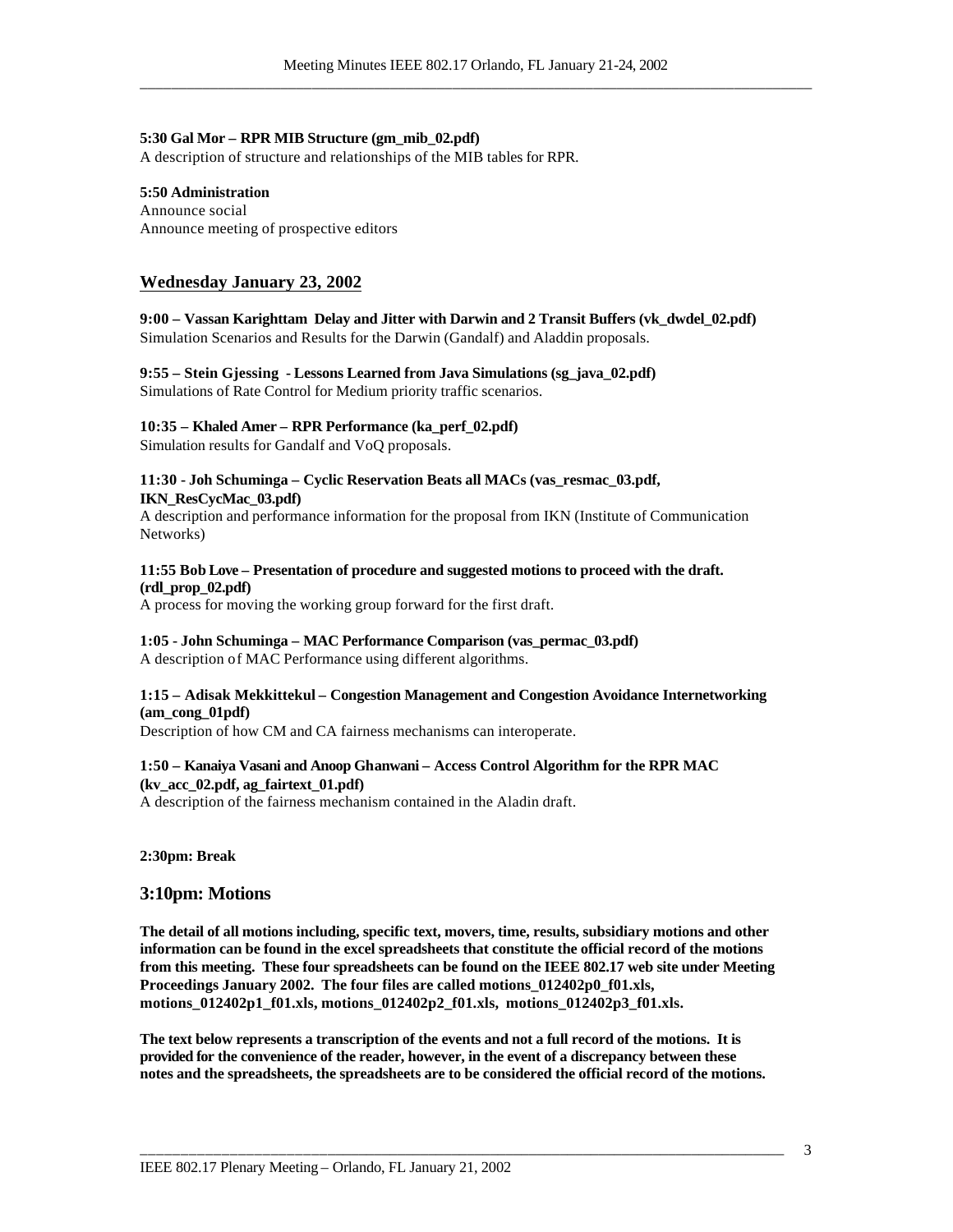Motion to count voters and all members separately for all motions voted on at this meeting beginning with passage of this motion. 01/23/02, 3:20pm

Mover: Nader Vijeh Second: Jim Mollenauer Fails.

Motion #1: Unanimously passed. Motion #2: yes 99, no 0, abstain 8

Motion #2a – subsidiary:

Motion #3:

Motion to table mo tion #3

Yes: 6, no 999

Motion #4: Passed without objection

Motion #5: Passed without objection

. change "by 2/8/02" to "to John Hawkins and Tom Alexander before 2/11/02"

. clarification: is it that if a proposal did not get 75%, prepare in 2 weeks?

. the intent of this motion is let the proposal not getting enough votes at this meeting to have it in as an alternate proposal

. once the proposal is posted on the web, it will be owned by the draft

Motion #6: Passed

Q: What happens the simulation model is not posted?

A: Moral suasion.

C: In what format? – any

C: This motion is too ambiguous. – People can decide.

C: Releasing the source code model may poses legal problems in big companies. – The qualifier is taken off.

Motion #7: Passed without objection

Q: Comments begins from this date on? - Yes. This will be good input for the March meeting.

Motion #8: Failed

Y 13, N 34, Abstain 50

Motion #9:

C: Forming ad hoc group is meaningless, considering that majority of working group will likely to participate in the resolution process anyways.

defer the motion: y:  $99$  n 0, abs 5

C: start with members-only section

Motion #10: Passed without objection

Q: Who will decide on the editorial team members? - Names have been collected, but decision has not been made.

C: Editorial team needs latitude to modify and update these sections as appropriate to reflect the will of working group.

Q: Is there IEEE rule regarding the selection of editorial team members? – No. It up to the chair.

\_\_\_\_\_\_\_\_\_\_\_\_\_\_\_\_\_\_\_\_\_\_\_\_\_\_\_\_\_\_\_\_\_\_\_\_\_\_\_\_\_\_\_\_\_\_\_\_\_\_\_\_\_\_\_\_\_\_\_\_\_\_\_\_\_\_\_\_\_\_\_\_\_\_\_\_\_\_\_\_\_\_

Motion #11: Failed

C: This should be something to be left to the discretion of editors.

C: IEEE does not have such rules as the formats of state diagrams, etc.

C: This motion is to urge the contributors to provide state diagrams to the editorial team.

C: Why limits the formatting issue exclusively to the state diagrams?

### **5:25pm: Motion to recess until tomorrow morning - Passed**

Mover: Steven Wood, Seconder: Raj Sharma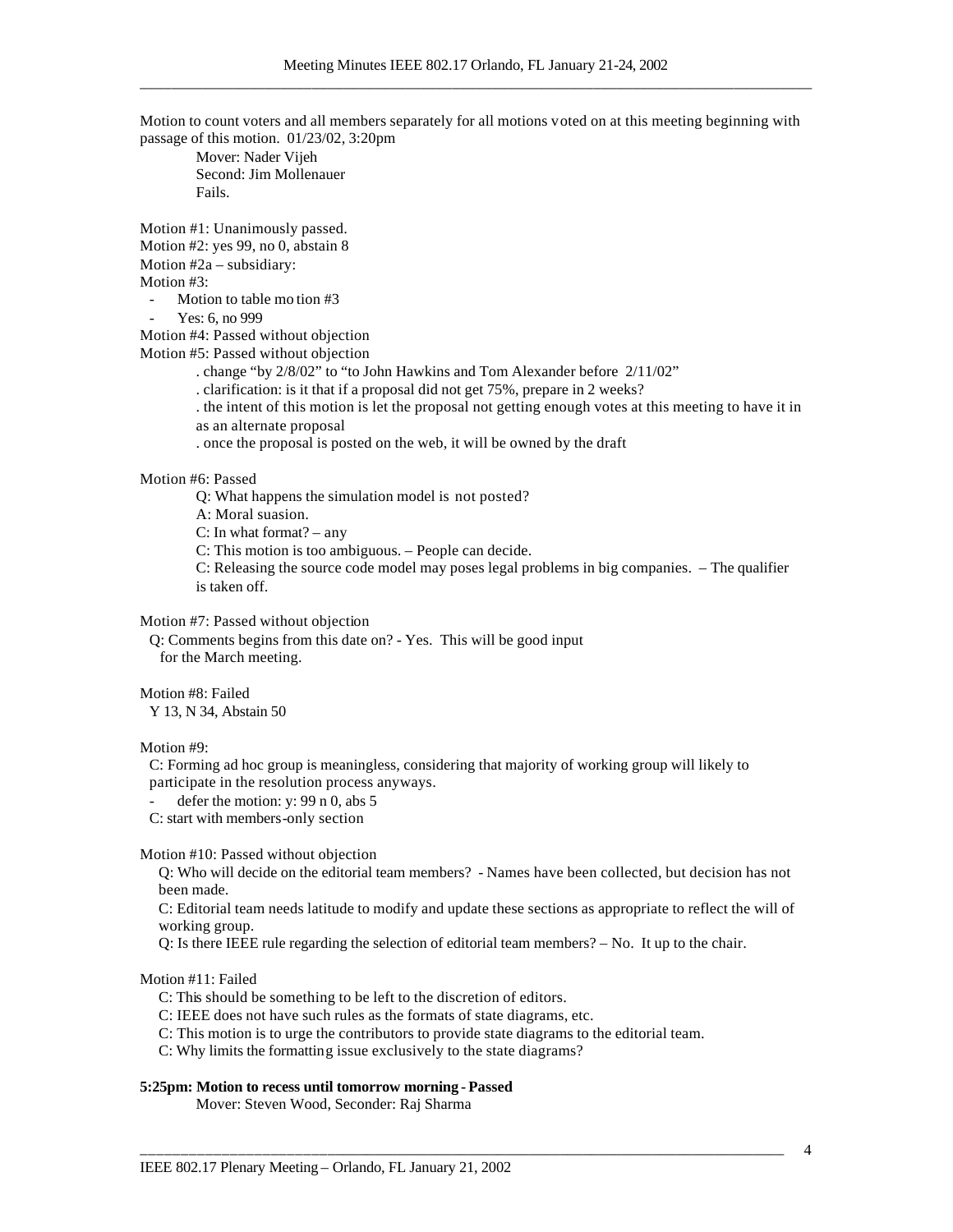Y 59, n 5, Abs 15

It is also noted that there are 25 motions left to be voted. Chair requests to begin Thursday's meeting at 8:00am.

### **Thursday 1-24-02**

 $M(t) = 20$ 

### **8:05am: Agenda Scrub and Interim Budget Report, Mike Takefman**

### **8:20am: Tom Alexander - Selection of Editors**

Clarification of the rules for the selection of section editors. Chief editor will appoint all the section editors based on volunteers.

| Notion $#Z$         |                       |                   |
|---------------------|-----------------------|-------------------|
| Agenda Allocation   |                       |                   |
| Item                | Number Allocation     | <b>Total Time</b> |
| Procedure           |                       |                   |
| Outline             |                       |                   |
| Clause Group Select |                       |                   |
| Ad Hoc Formation1   |                       |                   |
| Buffer/Voting       |                       |                   |
| Mover: Steven Wood  | Seconder: Necdet Uzun |                   |

Motion withdrawan

#### **8:45am: Continuation of Voting on previously submitted Motions**

Motion #12: Passed without objections

Motion #13: Passed without objections

Motion #14: Passed without objections

### Motion #15: Failed

. Debates occurred on whether this motion has to be withdrawn. . Accept these motions. At this point, it is the purpose of this meeting to accept, since it is to manage motions for the comments until March. Y: 34 n 45 A 25

Motion: #16, second: Harry Peng – Passed without objection

Motion #17: second: Gal Mor – passed w/o objection

Motion #18: Passed w/o objection

- M: Necdet Uzun, S: Italo Busi Passed without objection
- friendly amendment attempting to merge proposed motions.
- withdrawn

C: Thought the intent is respectable, We should leave the motions as they are at this time…for comments until March.

\_\_\_\_\_\_\_\_\_\_\_\_\_\_\_\_\_\_\_\_\_\_\_\_\_\_\_\_\_\_\_\_\_\_\_\_\_\_\_\_\_\_\_\_\_\_\_\_\_\_\_\_\_\_\_\_\_\_\_\_\_\_\_\_\_\_\_\_\_\_\_\_\_\_\_\_\_\_\_\_\_\_

C: Provisioning should be kept out of the MAC specification.

Motion #19: Failed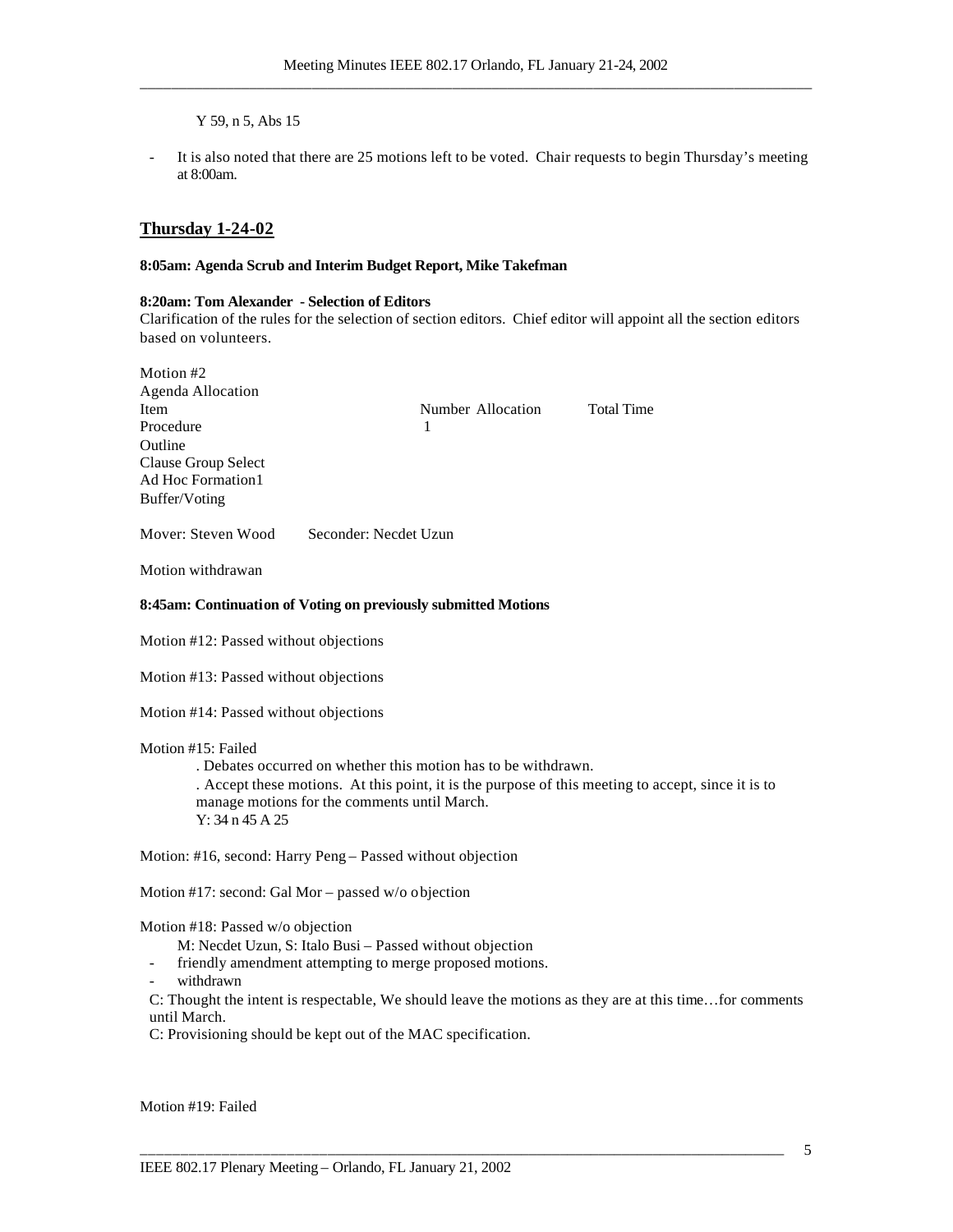M: David James, S: Bob Love C: If any proposal does not garner more than 50%, there is no point to keep such proposal around. Request for Chair's ruling: What would be posted on the web will be the fraction of the proposal (e.g., sections 16.3 and 16.4 in Dvj proposal only) Y 6 n 67 a 28 Motion #20: Failed M: David James, Y 5 n 52 a 31 Motion #21: Passed M: Steven Wood, S: Leon Bruckman y 74 n 3 a 20 Motion #22: Passed M: Steven Wood, S: Necdet Uzun C: Needs to address the technical requirement for the spatial reuse of unicast packets. C: Need to address the performance of the proposed approach. C: Have two separate appendices, one on basic 802.1D compliance, the other performance enhancement Y 79 n 12 a 14 Motion to call the question on Motion 22 Y 82 n 2 a 0 Motion #23: Failed. M: Bob Castellano, S: David James C: Under the butterfly config in the typical pop, routers are imposed to run bridging. Needs to understand it better. C: friendly motion to make this motion for the new distinct annex different from the base line bridging. C: This proposal has an impact to the base line frame format. C: Movers agree to make this as an informative annex, which is reflected in the text of the motion. Y 21 n 61 a 20 **10:40am: Break 11:05am: Continuation of Voting on Motions** Motion #24: Tabled. M: Nader Vijeh, S: Kanaiya Vasani Motion to table. – Motion tabled without objection. Motion #25: Tabled. M: Steven Wood, S: Harry Peng Motion to table. – Motion tabled without objection. Motion #26: Passed M: Necdet Uzun, S: Vince Eberhardt Motion to defer the motion #26 until after the motion on the fairness issue is resolved. – moved by David James – Failed by (y 6 n 45 a 44) y 70 n 2 a 9

\_\_\_\_\_\_\_\_\_\_\_\_\_\_\_\_\_\_\_\_\_\_\_\_\_\_\_\_\_\_\_\_\_\_\_\_\_\_\_\_\_\_\_\_\_\_\_\_\_\_\_\_\_\_\_\_\_\_\_\_\_\_\_\_\_\_\_\_\_\_\_\_\_\_\_\_\_\_\_\_\_\_

Motion #27: Failed M: David James, S: Bob Castellano Y 6 n 76 a 17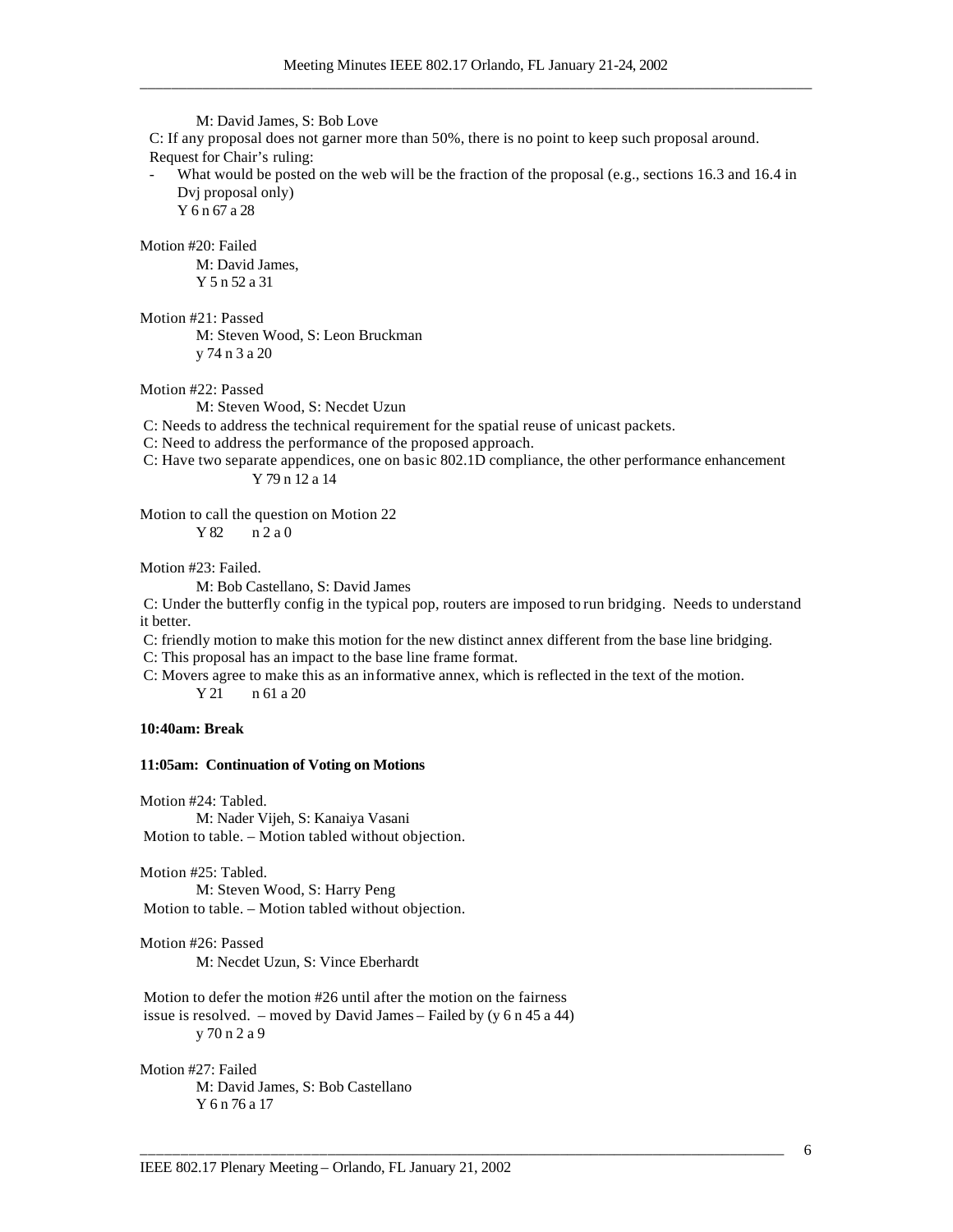Motion #28: Passed M: Leon Bruckman, S: Necdet Uzun Y 88 n 2 a 16

### **11:50am: Lunch Break**

1:00pm: Continuation of Voting on Motions

Motion #29: Passed (Darwin Proposal) M: Lauren Schlicht, S: Leon Bruckman Y 82 n 1 a 18

Motion # 30: (DVJ proposal) M: David James, S: Fredrik Davik Y 4 n 60 a 34

Motion #31: Tabled (Ghanwani proposal) M: Kanaiya Vasani, S: Nader Vijeh Motion to table motion #31 – moved by Kanaiya Vasani – Passed by (y 40 n 6 a 52)

Motion #32: Failed (Italo proposal) M: Jeanne De Jaeger, S: David James

friendly motion is made.

C: We can adopt the Darwin proposal and comment out all the implementation specific descriptions later.

mover amended the motion y 43 n 29 a 39

Motion #33: (Ghanwani proposal) M: Kanaiya Vasani, S: Adisak Mekkittikul

> Motion to table motion #33 – moved by Nader Vijeh – Failed by (y 31 n 37 a 28) Motion is withdrawn by the mover.

Motion #34: Failed (DVJ proposal) M: David James, S: Fredrik Davik Y 5 n 55 a 32

Motion #35: Passed (Darwin proposal) M: Steven Wood, S: Necdet Uzun Y 79 n 1 a 22

Motion #9 to create ad hoc task groups, was addressed, just long enough to table it.

Motion A (on Coding Examples): Adding DVJ CRC examples to Darwin Appendix J (friendly amendment) as Annex "Code Examples" - passed without objection.

\_\_\_\_\_\_\_\_\_\_\_\_\_\_\_\_\_\_\_\_\_\_\_\_\_\_\_\_\_\_\_\_\_\_\_\_\_\_\_\_\_\_\_\_\_\_\_\_\_\_\_\_\_\_\_\_\_\_\_\_\_\_\_\_\_\_\_\_\_\_\_\_\_\_\_\_\_\_\_\_\_\_

### **6:00pm Motion to adjourn from Bob Castellano - passed.**

Thus closed the January 2002 IEEE 802.17 Interim meeting.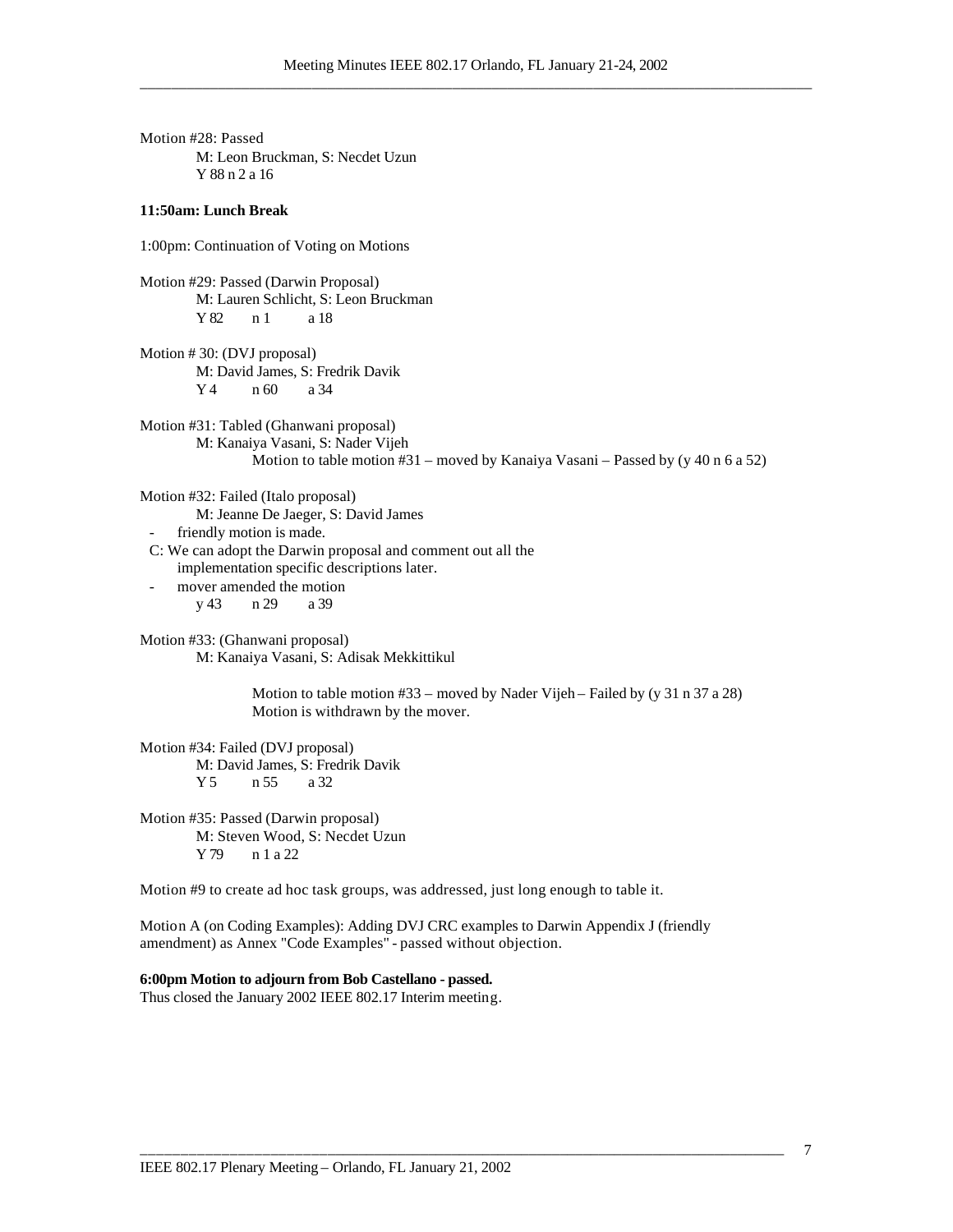### **Appendix: Attendance List (Total: 138)**

| #               | (Attendees)                               |
|-----------------|-------------------------------------------|
| $\mathbf{1}$    | Sanjay K. Agrawal                         |
| $\overline{2}$  | Thomas Alexander                          |
| $\overline{3}$  | Khaled Amer                               |
| $\overline{4}$  | Anjelica Amir                             |
| 5               | Grenville Armitage                        |
| 6               | Siamack Ayandeh                           |
| 7               | Gunes Aybay                               |
| 8               | Kinshuk Bardhan                           |
| 9               | Constantinos Bassias                      |
| 10              | Mark Bordogna                             |
| $\overline{11}$ | Thomas J. Boures                          |
| 12              | <b>Brikovskis</b><br>$R$ hett             |
| 13              | Bruckman<br>$L$ eon                       |
| 14              | Jean-Pierre Burvenich                     |
| 15              |                                           |
| $\overline{16}$ | Italo<br><b>Busi</b><br>Robert Castellano |
| 17              | Chan                                      |
| 18              | James<br>Santosh Charchachood             |
|                 |                                           |
| 19              | David<br>Chen                             |
| 20              | David<br>Cheon                            |
| 21              | Wenjing Chu                               |
| 22              | Collins<br>John                           |
| 23              | Coulter<br>John                           |
| 24              | William<br>Dai                            |
| 25              | Spencer Dawkins                           |
| 26              | Kevin<br>Dooley                           |
| $\overline{27}$ | Eatherton<br>Lewis                        |
| 28              | Angela Tozzi Faber                        |
| 29              | Fan<br>Jason                              |
| 30              | Forster<br>Jim                            |
| $\overline{31}$ | Jingsong<br>Fu                            |
| $\overline{32}$ | Chi-Ping Fu                               |
| 33              | Denton<br>Gentry                          |
| 34              | Anoop<br>Ghanwani                         |
| $\overline{35}$ | Stein<br>Gjessing                         |
| $\overline{36}$ | Sridhar<br>Gollapudi                      |
| $\overline{37}$ | Martin<br>Green                           |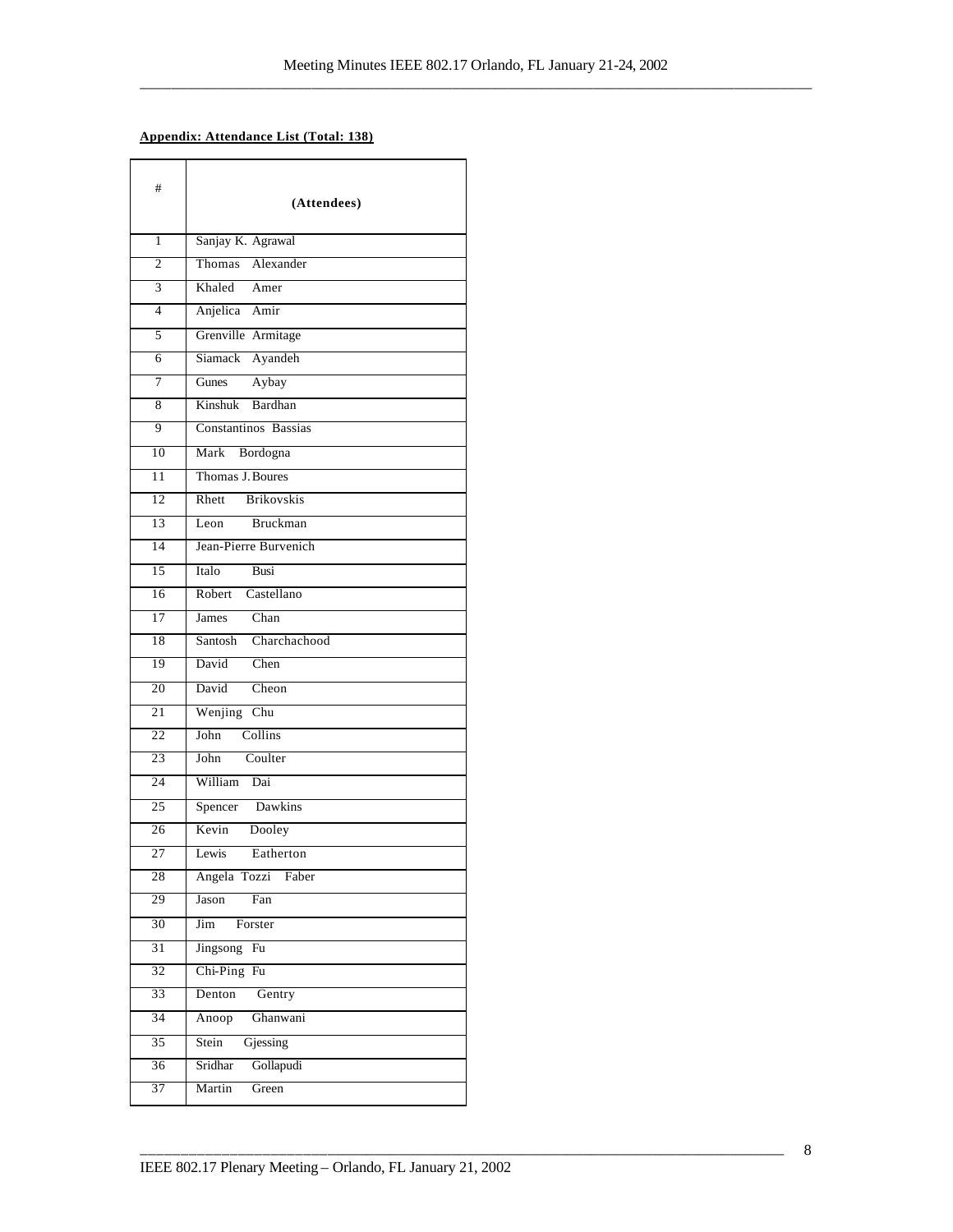| #               |                                     |
|-----------------|-------------------------------------|
|                 | (Attendees)                         |
| 38              | Ibrahim<br>Habib                    |
| 39              | Haddock<br>Stephen                  |
| 40              | Fredrik Hanell                      |
| 41              | Hawkins<br>John                     |
| 42              | $\overline{\text{Carl}}$<br>Hayssen |
| 43              | Herrera<br>Albert                   |
| 44              | Mark<br>Hoke                        |
| 45              | Brian<br>Holden                     |
| 46              | Holiday<br>Shawn                    |
| 47              | Marc Holness                        |
| 48              | Hou<br>Victor                       |
| 49              | Henry Hsiaw                         |
| 50              | Warren<br>Huang                     |
| $\overline{51}$ | Chang<br>Huang                      |
| 52              | Wai-Chau Hui                        |
| 53              | Sue<br>Hui                          |
| 54              | Jeanne De Jaegher                   |
| 55              | James<br>David                      |
| 56              | Pankaj<br>Jha                       |
| 57              | Bruce B Johnson                     |
| 58              | Mohan Kalkunte                      |
| 59              | Tatsuo Kanetake                     |
| 60              | Kao<br>Jim                          |
| 61              | Kapoor<br>Harsh                     |
| 62              | Karighattam<br>Vasan                |
| 63              | Kiliccote<br>Han                    |
| 64              | Yongbum Kim                         |
| 65              | Kong<br>Rick                        |
| 66              | Korpi<br>Markku                     |
| 67              | Kovvali<br>Kumar                    |
| 68              | Paritosh<br>Kulkarni                |
| 69              | YN<br>Kumar                         |
| 70              | Sateesh<br>Kumar                    |
| 71              | Peter<br>Lassen                     |
| 72              | Michael V.Lau                       |
| 73              | Byoung-Joon(BJ)<br>Lee              |
| 74              | Chuck<br>Lee                        |
| $\overline{75}$ | John<br>Lemon                       |
| 76              | Heng<br>Liao                        |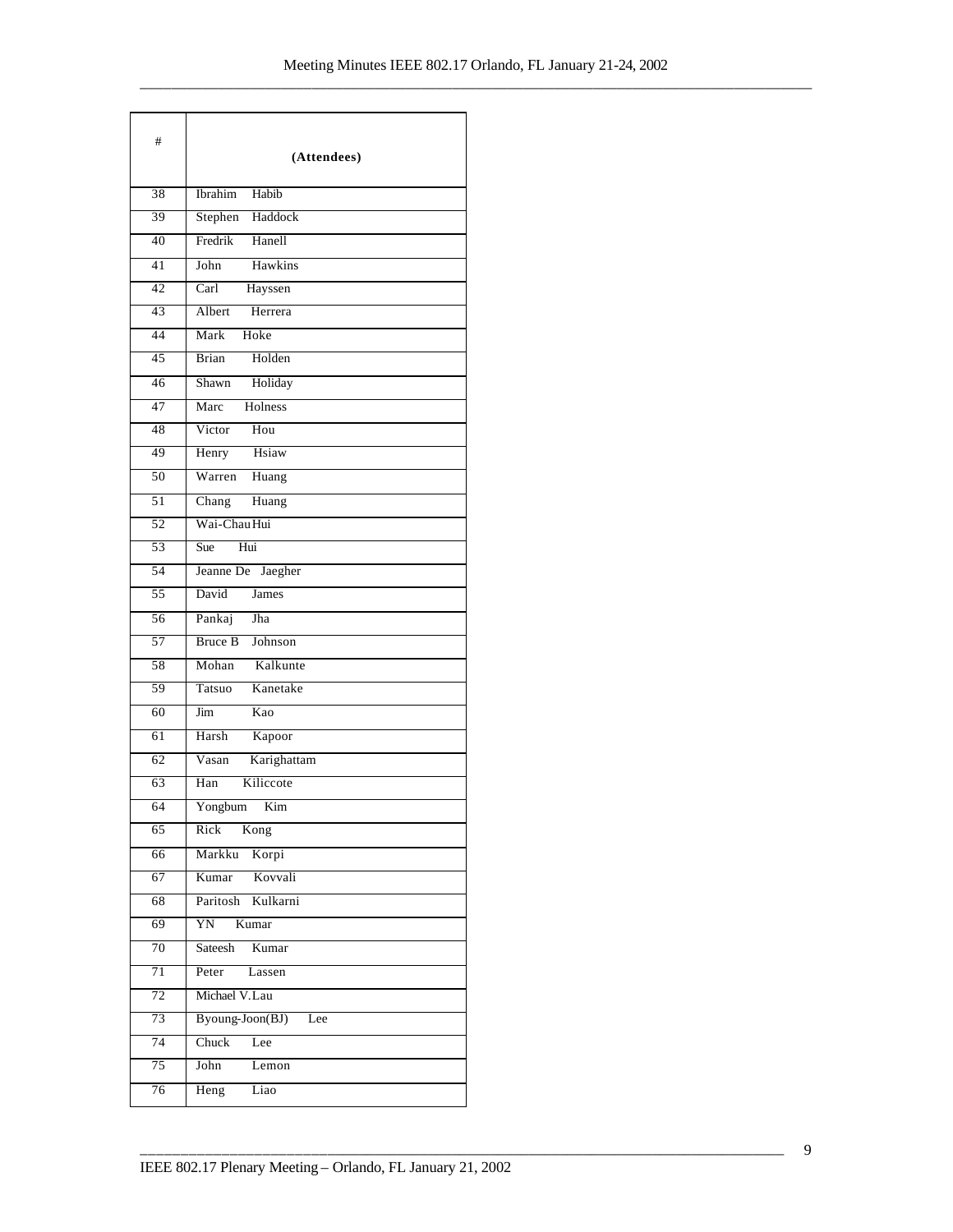| #   | (Attendees)                       |
|-----|-----------------------------------|
| 77  | Fengkun Liu                       |
| 78  | Valentino Liva                    |
| 79  | Robert D. Love                    |
| 80  | Maghborleh<br>$\overline{A}$ rman |
| 81  | Mascolo<br>Vittorio               |
| 82  | Tom<br>Mathey                     |
| 83  | Mekkittikul<br>Adisak             |
| 84  | Menefee<br>Sherri                 |
| 85  | Dave<br>Meyer                     |
| 86  | Mollenauer<br>Jim                 |
| 87  | Gal<br>Mor                        |
| 88  | Ashwin R. Moranganti              |
| 89  | O'Connor<br>Mannix                |
| 90  | Cel<br>Ololo                      |
| 91  | Fredrick Olsson                   |
| 92  | Robin<br>Olsson                   |
| 93  | Fredrik<br>Orava                  |
| 94  | Dean Painchaud                    |
| 95  | Jie<br>Pan                        |
| 96  | Paryzek<br>Chip                   |
| 97  | Pattabhiraman<br>Krishna          |
| 98  | David<br>Pechner                  |
| 99  | Harry<br>Peng                     |
| 100 | Stevan<br>Plote                   |
| 101 | Vish<br>Ramamurti                 |
| 102 | Komal<br>Rathi                    |
| 103 |                                   |
| 104 | Reysen<br>Bill                    |
| 105 | Dan<br>Romascanu                  |
| 106 | Rovira<br>Luis                    |
| 107 | Padma Saxena                      |
| 108 | Nirmal<br>Saxena                  |
| 109 | Schlicht<br>Lauren                |
| 110 | Schulz<br>Armin                   |
| 111 | Sharma<br>Raj                     |
| 112 | Surender Sharma                   |
| 113 | Shiad<br>Jerry                    |
| 114 | Bob<br>Sultan                     |
| 115 | Suwala<br>George                  |